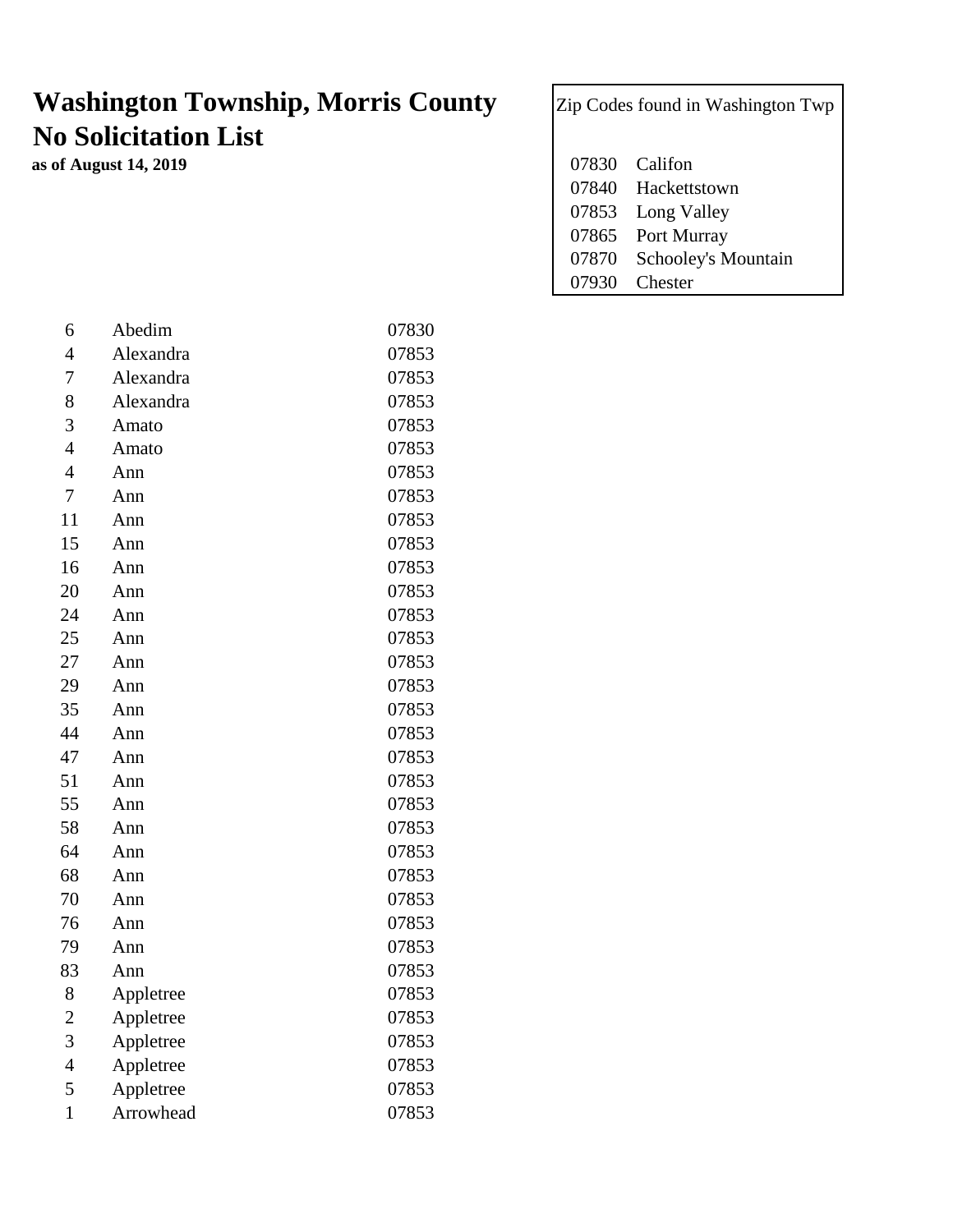| 19             | Arrowhead            | 07853 |
|----------------|----------------------|-------|
| 7              | Ashwood              | 07853 |
| 16             | Ashwood              | 07853 |
| $\overline{c}$ | Aspen                | 07853 |
| 7              | Aspen                | 07853 |
| 45             | <b>Beacon Hill</b>   | 07830 |
| 282            | Beacon Light         | 07830 |
| 5              | <b>Belrose Court</b> | 07853 |
| 6              | Bentley              | 07853 |
| 114            | <b>Black River</b>   | 07853 |
| 263            | <b>Black River</b>   | 07853 |
| 18             | Blackberry           | 07853 |
| 23             | Blackberry           | 07853 |
| 10             | <b>Bolton Drive</b>  | 07853 |
| 5              | <b>Briarwood</b>     | 07853 |
| 5              | <b>Buttonwood</b>    | 07853 |
| 10             | <b>Buttonwood</b>    | 07853 |
| 7              | Cambridge            | 07853 |
| 10             | Cambridge            | 07853 |
| 7              | Candour              | 07840 |
| 16             | Candour              | 07840 |
| 23             | Candour              | 07840 |
| $\overline{2}$ | Carriage Hill        | 07853 |
| 6              | Carriage Hill        | 07853 |
| 10             | Carriage Hill        | 07853 |
| 11             | Carriage Hill        | 07853 |
| 15             | Carriage Hill        | 07853 |
| 27             | Chancellor           | 07853 |
| 30             | Chancellor           | 07853 |
| 33             | Chancellor           | 07853 |
| 17             | Christopher          | 07853 |
| $\mathbf{1}$   | Cider Mill           | 07865 |
| 4              | Cindy Lane           | 07853 |
| 8              | Cobblestone          | 07853 |
| 20             | Cobblestone          | 07853 |
| 10             | Crest                | 07853 |
| 11             | Crest                | 07853 |
| 12             | Crest                | 07853 |
| 16             | Crest                | 07853 |
| 12             | Deer Path            | 07853 |
| 3              | Dellwood             | 07853 |
| 11             | Delmar               | 07853 |
| 10             | Devon                | 07853 |
| 11             | Dogwood              | 07853 |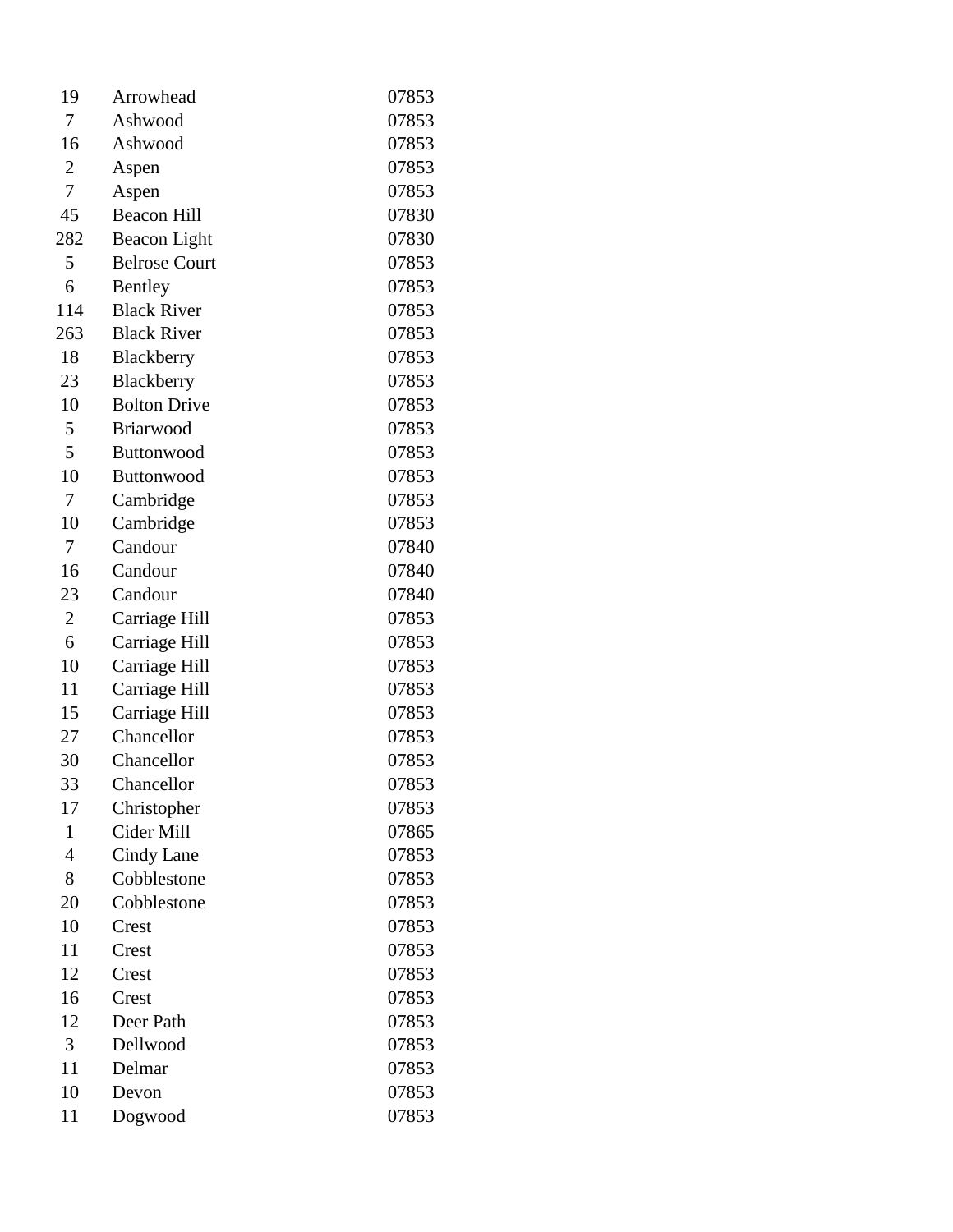| 10             | Dorset                 | 07853 |
|----------------|------------------------|-------|
| 32             | Douglas                | 07853 |
| 211            | Drakesrown             | 07853 |
| 97             | Drakestown             | 07840 |
| $\overline{2}$ | <b>Eagle Nest</b>      | 07853 |
| $\overline{4}$ | Eagle Nest             | 07853 |
| 11             | <b>Eagle Nest</b>      | 07853 |
| 27             | East Fox Hill          | 07853 |
| 11             | East Maple             | 07853 |
| 49             | <b>East Springtown</b> | 07853 |
| 70             | <b>East Springtown</b> | 07853 |
| 90             | <b>East Springtown</b> | 07853 |
| 26             | <b>East Springtown</b> | 07853 |
| 70             | East valley brook      | 07853 |
| 3              | Elaine                 | 07830 |
| 12             | Elaine                 | 07830 |
| 9              | Evita                  | 07853 |
| 16             | Evita                  | 07853 |
| 296            | Fairmount              | 07853 |
| 358            | Fairmount              | 07830 |
| 368            | Fairmount              | 07830 |
| 32             | Fairview               | 07853 |
| 330            | Fairview               | 07853 |
| 7              | Falcon                 | 07853 |
| 18             | Falcon                 | 07853 |
| 39             | Fawnridge              | 07853 |
| 54             | Fawnridge              | 07853 |
| 52             | <b>Fisher Mine</b>     | 07865 |
| 6              | Flintlock              | 07853 |
| 29             | Flintlock              | 07853 |
| 134            | Flocktown              | 07853 |
| 150            | Flocktown              | 07853 |
| 186            | Flocktown              | 07853 |
| 234            | Flocktown              | 07853 |
| 348            | Flocktown              | 07853 |
| 360            | Flocktown              | 07853 |
| 51             | Glen Ridge             | 07853 |
| 6              | Green Hills            | 07853 |
| 18             | <b>Green Hills</b>     | 07853 |
| 19             | Green Hills            | 07853 |
| 23             | <b>Green Hills</b>     | 07853 |
| 25             | <b>Green Hills</b>     | 07853 |
| 114            | Hacklebarney           | 07853 |
| 11             | Hemlock                | 07853 |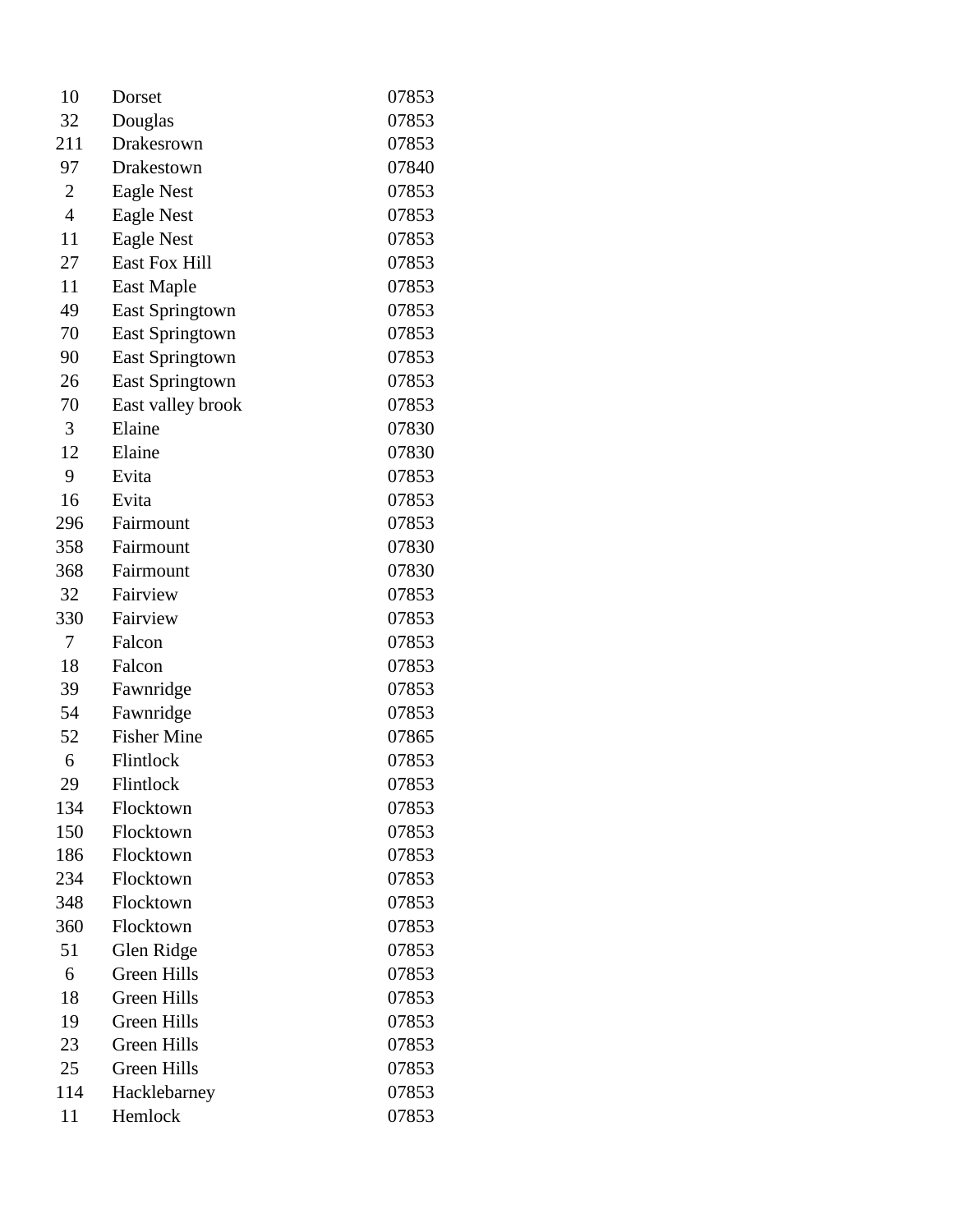| 4              | Hickory              | 07853 |
|----------------|----------------------|-------|
| 3              | Hidden Glen          | 07853 |
| $\mathbf{1}$   | <b>High Ridge</b>    | 07853 |
| 5              | High Ridge           | 07853 |
| 20             | High Ridge           | 07853 |
| 3              | Highland             | 07853 |
| 4              | <b>Indian Run</b>    | 07853 |
| 35             | Jackie               | 07853 |
| 17             | Jordan               | 07853 |
| 19             | Jordan               | 07853 |
| 18             | Kim                  | 07840 |
| 26             | Kim                  | 07840 |
| 64             | <b>Kings Hwy</b>     | 07853 |
| 90             | <b>Kings Hwy</b>     | 07853 |
| 93             | <b>Kings Hwy</b>     | 07853 |
| 100            | <b>Kings Hwy</b>     | 07853 |
| 190            | <b>Kings Hwy</b>     | 07840 |
| 10             | <b>Kings Ridge</b>   | 07853 |
| 15             | Kings Ridge          | 07853 |
| 7              | Knob Hill            | 07840 |
| 11             | Knob Hill            | 07840 |
| 23             | Knob Hill            | 07840 |
| 30             | Knob Hill            | 07840 |
| 30             | Knob Hill            | 07840 |
| 47             | Knob Hill            | 07840 |
| 61             | Knob Hill            | 07840 |
| 71             | Knob Hill            | 07840 |
| 8              | Laurel               | 07853 |
| 15             | Laurel               | 07853 |
| 20             | Laurel               | 07853 |
| 5              | Lenore               | 07853 |
| 9              | Lexington            | 07853 |
| 9              | <b>Liberty Hills</b> | 07853 |
| 6              | Lois                 | 07840 |
| 38             | Long Valley          | 07853 |
| 63             | Long Valley          | 07853 |
| 10             | Mallard              | 07853 |
| 15             | <b>Mallard Cove</b>  | 07853 |
| 7              | Markham              | 07853 |
| 56             | Markham              | 07853 |
| 6              | Marliene             | 07853 |
| 10             | Marliene             | 07853 |
| $\overline{2}$ | Melissa              | 07853 |
| 3              | Melissa              | 07853 |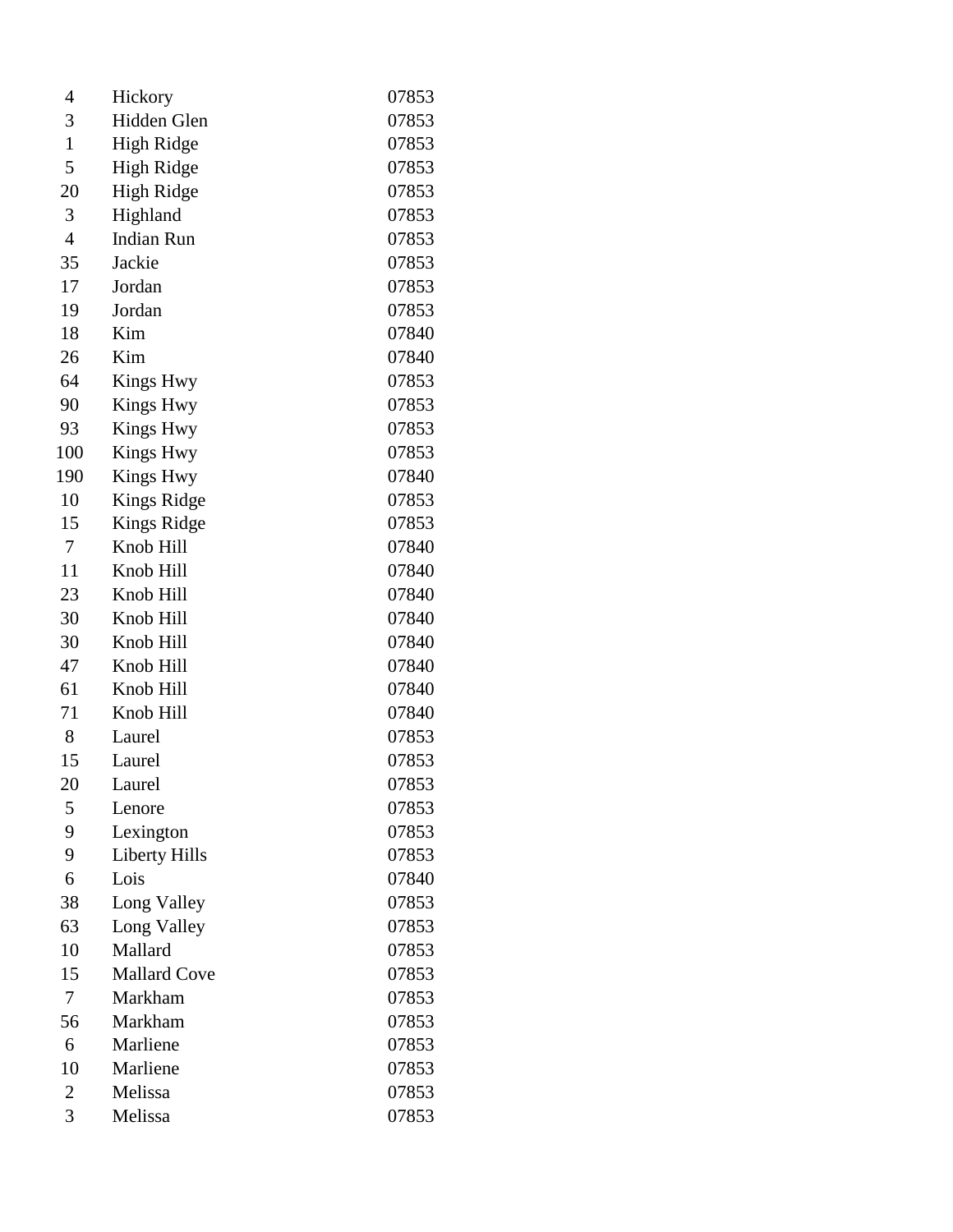| 5              | Melissa                   | 07853 |
|----------------|---------------------------|-------|
| 111            | Middle Valley             | 07853 |
| $\overline{4}$ | <b>Middlesworth Farm</b>  | 07853 |
| 18             | <b>Middlesworth Farm</b>  | 07853 |
| 63             | Mine Hill                 | 07863 |
| 261            | <b>Mission</b>            | 07840 |
| 265            | <b>Mission</b>            | 07840 |
| 240 B          | <b>Mission</b>            | 07840 |
| 1401           | Moonlight                 | 07840 |
| 6              | <b>Mountain View</b>      | 07853 |
| 12             | <b>Mountain View</b>      | 07853 |
| 13             | <b>Mountain View</b>      | 07853 |
| 24             | <b>Mountain View</b>      | 07853 |
| 27             | <b>Mountain View</b>      | 07853 |
| 32             | <b>Mountain View</b>      | 07853 |
| 24             | Naughright                | 07853 |
| 240            | Naughright                | 07853 |
| 240            | Naughright                | 07853 |
| 279            | Naughright                | 07853 |
| 293            | Naughright                | 07853 |
| 398            | Naughright                | 07853 |
| 517            | Naughright                | 07853 |
| 2              | Nestlingwood              | 07853 |
| 3              | Nestlingwood              | 07853 |
| 8              | Nestlingwood              | 07853 |
| 9              | Nestlingwood              | 07853 |
| 10             | Nestlingwood              | 07853 |
| 21             | Nestlingwood              | 07853 |
| 28             | Nestlingwood              | 07853 |
| 30             | Nestlingwood              | 07853 |
| 32             | Nestlingwood              | 07853 |
| 42             | Nestlingwood              | 07853 |
| 56             | Nestlingwood              | 07853 |
| 60             | Nestlingwood              | 07853 |
| 19             | Newburgh                  | 07840 |
| 3              | Noble                     | 07853 |
| 38             | <b>North Four Bridges</b> | 07853 |
| 8              | North Maple               | 07853 |
| 19             | North Mt Lebanon          | 07853 |
| 9              | North Washington Valley   | 07853 |
| $\overline{2}$ | Northridge                | 07840 |
| 145            | Nottingham                | 07840 |
| 3              | Oak                       | 07853 |
| 48             | <b>Old Farmers</b>        | 07853 |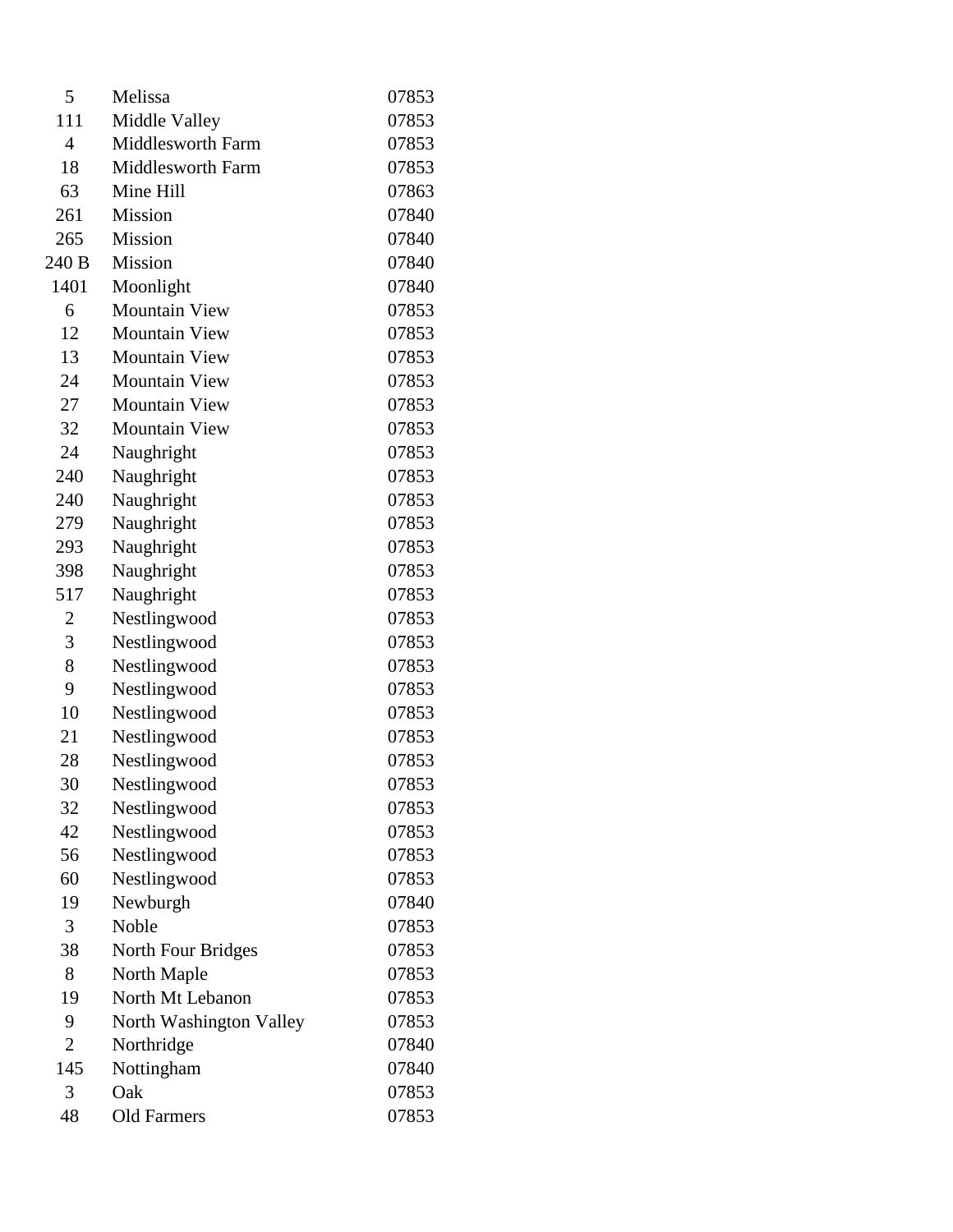| 65             | <b>Old Farmers</b>    | 07853 |
|----------------|-----------------------|-------|
| 143            | <b>Old Farmers</b>    | 07853 |
| 156            | <b>Old Farmers</b>    | 07853 |
| 83             | Old Turnpike          | 07865 |
| 180            | Old Turnpike          | 07865 |
| 192            | Old Turnpike          | 07865 |
| 3              | Overlook              | 07853 |
| 10             | Overlook              | 07853 |
| 88             | Parker                | 07853 |
| 89             | Parker                | 07853 |
| 3              | Parkview              | 07853 |
| 10             | Parkview              | 07853 |
| 24             | Parkview              | 07853 |
| 27             | Parkview              | 07853 |
| 8              | Paula                 | 07853 |
| 12             | Paula                 | 07853 |
| 60             | Paula                 | 07853 |
| 3              | Penny                 | 07853 |
| 12             | Pheasant              | 07853 |
| 30             | Pheasant              | 07853 |
| 36             | Pheasant              | 07853 |
| 6              | Pine                  | 07853 |
| 102            | <b>Pleasant Grove</b> | 07853 |
| 143            | <b>Pleasant Grove</b> | 07853 |
| 155            | <b>Pleasant Grove</b> | 07853 |
| 193            | <b>Pleasant Grove</b> | 07853 |
| 237            | <b>Pleasant Grove</b> | 07853 |
| $\overline{2}$ | Poplar                | 07853 |
| 11             | Quail                 | 07853 |
| 14             | Quail                 | 07853 |
| 18             | Quail                 | 07853 |
| 23             | Quail                 | 07853 |
| 33             | Quail                 | 07853 |
| 34             | Quail                 | 07853 |
| 43             | Quail                 | 07853 |
| 45             | Quail                 | 07853 |
| 8              | Rachel                | 07853 |
| 20             | Ramsey                | 07853 |
| 24             | Ranney                | 07853 |
| 26             | Reservoir             | 07840 |
| 7              | Rice                  | 07853 |
| 38             | Ridgeline             | 07853 |
| 38             | Rock                  | 07853 |
| 68             | Rock                  | 07853 |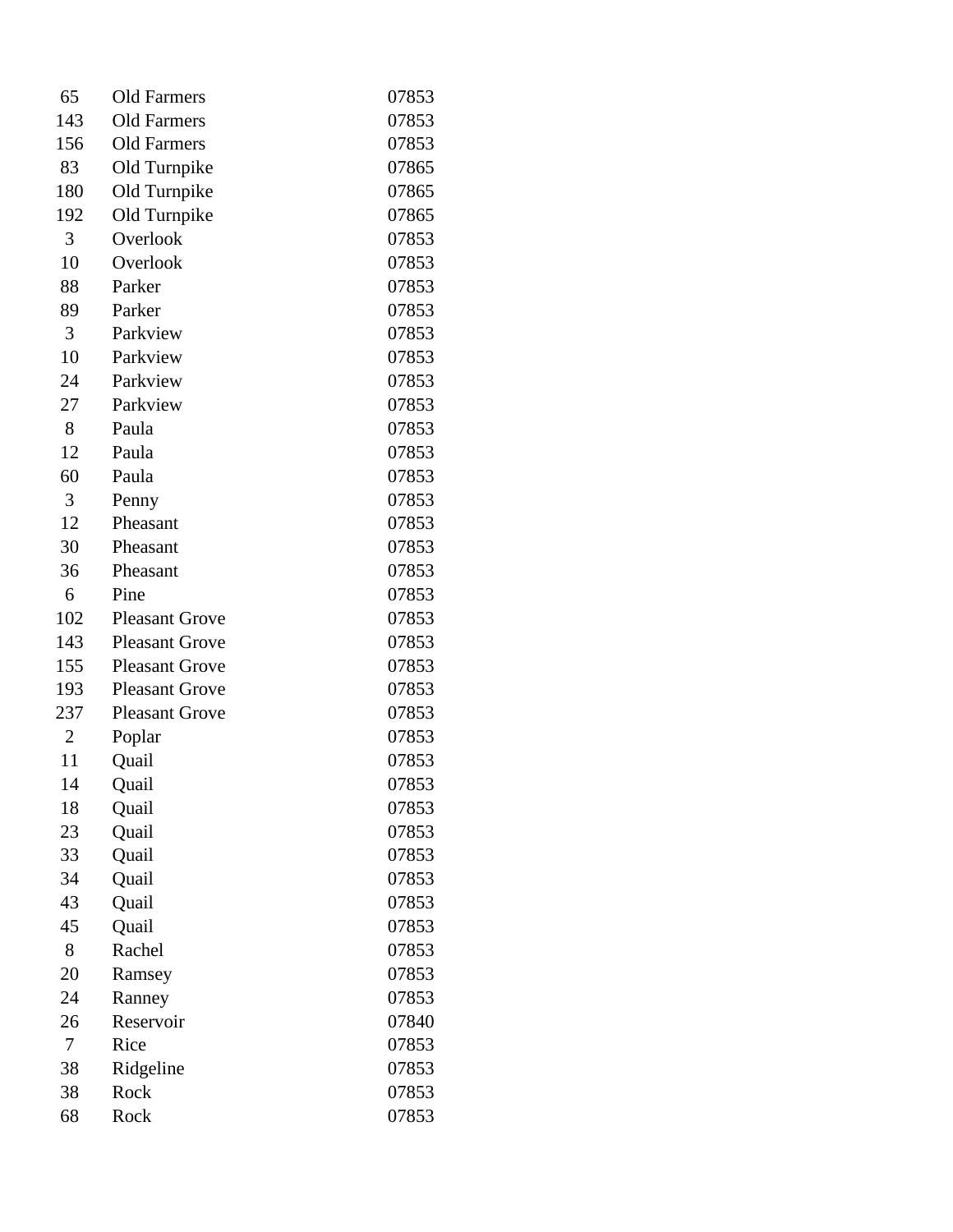| 77             | Rock                      | 07853 |
|----------------|---------------------------|-------|
| 3              | Roosevelt                 | 07865 |
| $\mathbf{1}$   | Rosalyn                   | 07853 |
| $\overline{2}$ | Rosewood                  | 07853 |
| 19             | Rosewood                  | 07853 |
| 20             | Rosewood                  | 07853 |
| 21             | Rosewood                  | 07853 |
| 15             | Ruth                      | 07865 |
| 2102           | Scarlett                  | 07840 |
| 3              | <b>Scenic Falls</b>       | 07853 |
| 43             | <b>Schooleys Mountain</b> | 07853 |
| 98             | <b>Schooleys Mountain</b> | 07853 |
| 291            | <b>Schooleys Mountain</b> | 07870 |
| 22             | <b>Setting Sun</b>        | 07840 |
| 34             | <b>Shadow Hill</b>        | 07840 |
| 40             | Shadow Hill               | 07840 |
| 5              | Sierra                    | 07830 |
| 7              | Sierra                    | 07830 |
| 26             | Slope                     | 07840 |
| 7              | South Four Bridges        | 07930 |
| 7              | South Washington Valley   | 07853 |
| 6              | Sparrow                   | 07853 |
| $\overline{4}$ | Sparrow                   | 07853 |
| 6              | Sparrow                   | 07853 |
| 9              | Spring                    | 07853 |
| 78             | Spring                    | 07840 |
| 85             | Spring                    | 07840 |
| 75A            | Spring                    | 07840 |
| 15             | Squire Hill               | 07853 |
| 21             | Squire Hill               | 07853 |
| 38 B           | Squire Hill               | 07853 |
| 18             | Stephensburg              | 07869 |
| 5              | Sun Valley                | 07853 |
| 5              | Surrey                    | 07853 |
| 6              | Sylvan                    | 07853 |
| 7              | Sylvan                    | 07853 |
| 11             | <b>Tall Timber</b>        | 07830 |
| 15             | <b>Tall Timber</b>        | 07830 |
| 18             | <b>Tall Timber</b>        | 07830 |
| 4              | <b>Thomas Farm</b>        | 07853 |
| 8              | <b>Thomas Farm</b>        | 07853 |
| 31             | <b>Thomas Farm</b>        | 07853 |
| 6              | Turtleback                | 07830 |
| $\overline{4}$ | <b>Valley View</b>        | 07853 |